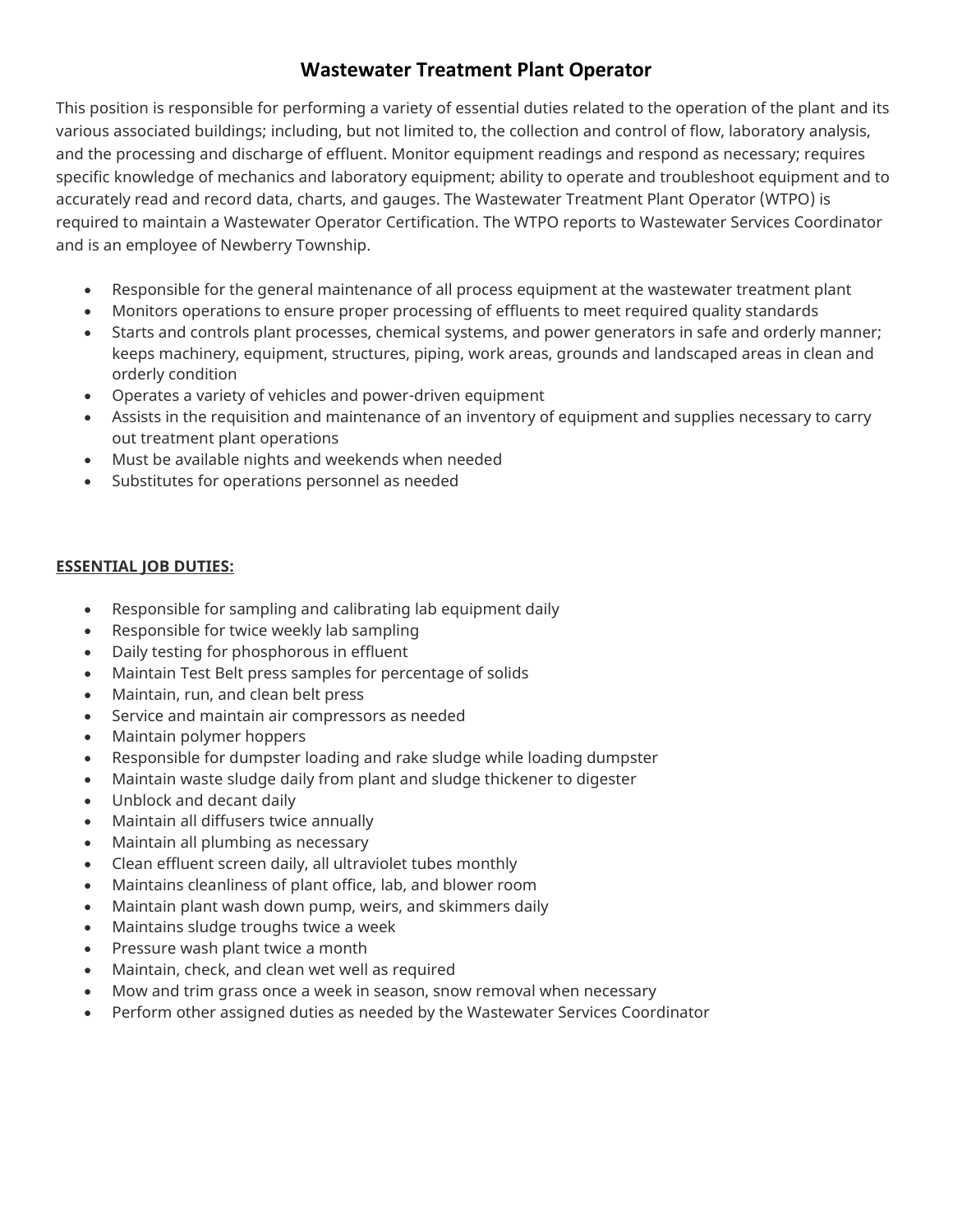### **Preferred Education, Certifications, and Experience:**

High School Graduate or equivalent.

PADEP Wastewater Certification, Class B with Subclasses 1 and 4

PA Driver's License Class B with Endorsement N.

Minimum 2 years of experience in a water or wastewater treatment facility or equivalent combination of experience, education and certifications.

Candidates who do not possess the required licenses and/or certifications must obtain them within 6 months from the date of hire.

This is an at will and a non-exempt paid hourly position.

Salary is commensurate with experience and certifications.

Excellent paid Healthcare benefits with paid sick, personal, and vacation leave.

Send Resumes to:

Tony Miller, Township Manager

Newberry Township

tmiller@newberrytwp.com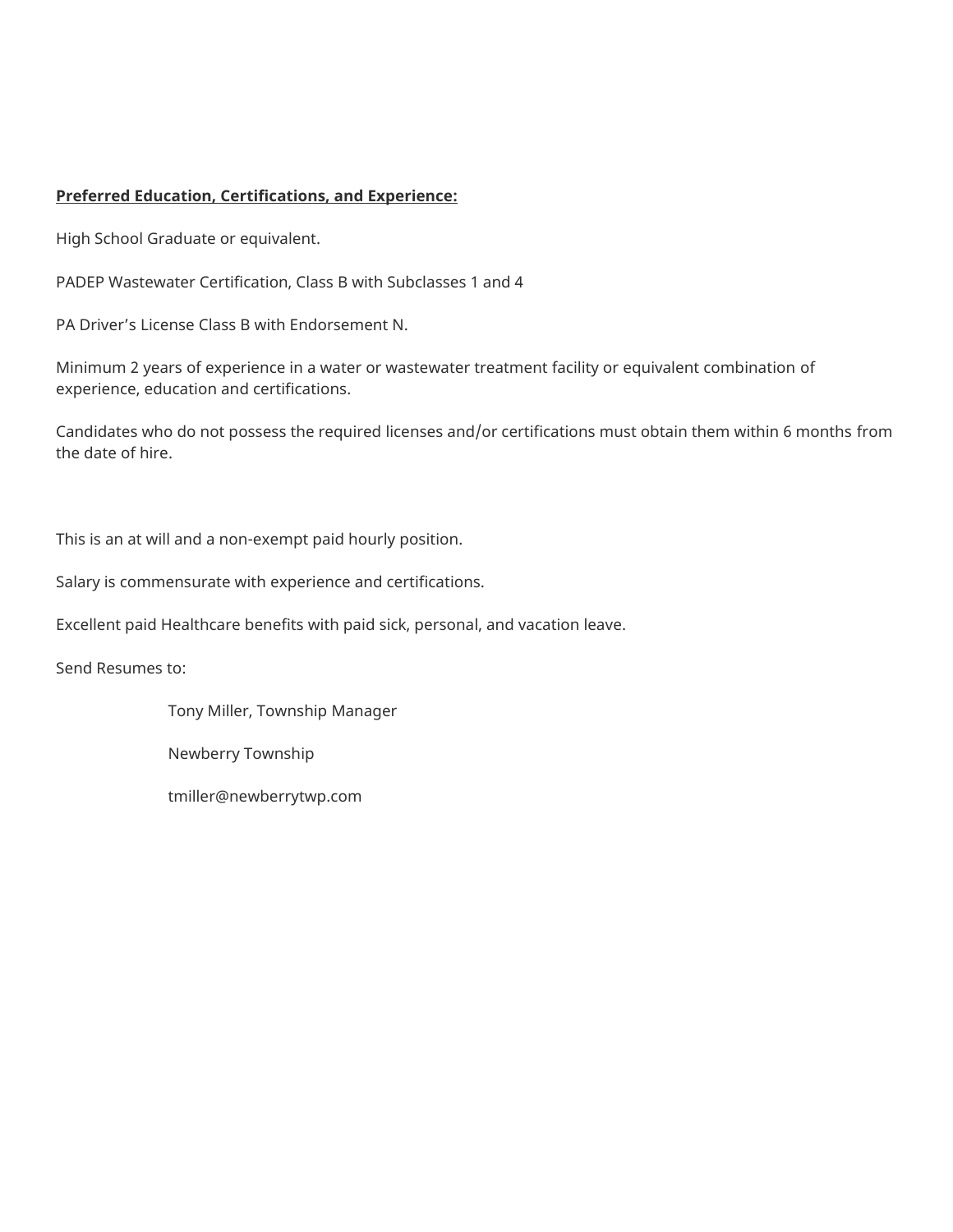# **Physical & Mental Requirements**

This position requires mobility and the ability to work in all weather conditions. Incumbent must be able to drive and operate equipment, have courteous communication skills both in person and on the phone.

| <b>Physical Requirements</b><br>Activity | Never              | Rare<br>$0 - 1\%$<br>$0 - 5\%$ | Occasional<br>6-33%<br>$1-4$ reps/hr | Frequently<br>34-66%<br>5-24 reps/hr | Continuously<br>67-100%<br>$>25$ reps/hr | Comments |
|------------------------------------------|--------------------|--------------------------------|--------------------------------------|--------------------------------------|------------------------------------------|----------|
| Lift 1-10 lbs.                           |                    |                                |                                      |                                      | $\mathbf X$                              |          |
| Lift 11-20 lbs                           |                    |                                |                                      |                                      | $\mathbf X$                              |          |
| Lift 21-25 lbs                           |                    |                                |                                      |                                      | $\mathbf X$                              |          |
| Lift 26-50 lbs                           |                    |                                |                                      | $\mathbf X$                          |                                          |          |
| Lift 51-100 lbs                          |                    |                                |                                      | $\mathbf X$                          |                                          |          |
| Lift 100-150 lbs                         |                    |                                | $\mathbf X$                          |                                      |                                          |          |
| Carry 1-10 lbs                           |                    |                                |                                      |                                      | $\mathbf X$                              |          |
| Carry 11-20 lbs                          |                    |                                |                                      |                                      | $\mathbf X$                              |          |
| Carry 21-25 lbs                          |                    |                                |                                      |                                      | $\mathbf X$                              |          |
| Carry 26-50 lbs                          |                    |                                |                                      | $\mathbf X$                          |                                          |          |
| Carry 51-100 lbs                         |                    |                                |                                      | $\mathbf X$                          |                                          |          |
| Carry 100-150 lbs                        |                    |                                | $\boldsymbol{\mathrm{X}}$            |                                      |                                          |          |
| Sit                                      |                    |                                |                                      |                                      | $\mathbf X$                              |          |
| Stand                                    |                    |                                |                                      |                                      | $\mathbf X$                              |          |
| Walk                                     |                    |                                |                                      |                                      | $\mathbf X$                              |          |
| Stoop                                    |                    |                                |                                      | $\mathbf X$                          |                                          |          |
| Squat                                    |                    |                                |                                      | $\mathbf X$                          |                                          |          |
| Kneel                                    |                    |                                |                                      | $\mathbf X$                          |                                          |          |
| Climb Stair/Ladder                       |                    |                                |                                      | $\mathbf X$                          |                                          |          |
| Crawl                                    |                    |                                | $\mathbf X$                          |                                      |                                          |          |
| Pushing                                  |                    |                                |                                      | $\mathbf X$                          |                                          |          |
| Pulling                                  |                    |                                |                                      | X                                    |                                          |          |
| Bending                                  |                    |                                |                                      | $\mathbf X$                          |                                          |          |
| Twisting/Pivoting                        |                    |                                |                                      | $\mathbf X$                          |                                          |          |
| Reaching (front)                         |                    |                                |                                      | $\mathbf X$                          |                                          |          |
| (overhead>20°)                           |                    |                                | $\mathbf X$                          |                                      |                                          |          |
| $(back>20^{\circ})$                      |                    |                                | $\mathbf X$                          |                                      |                                          |          |
| Left Hand/Arm:                           | (L)<br>$\mathbf X$ |                                | Right Hand/Arm:                      | Both:<br>(R)<br>$\mathbf X$          | $(B)$ x                                  |          |